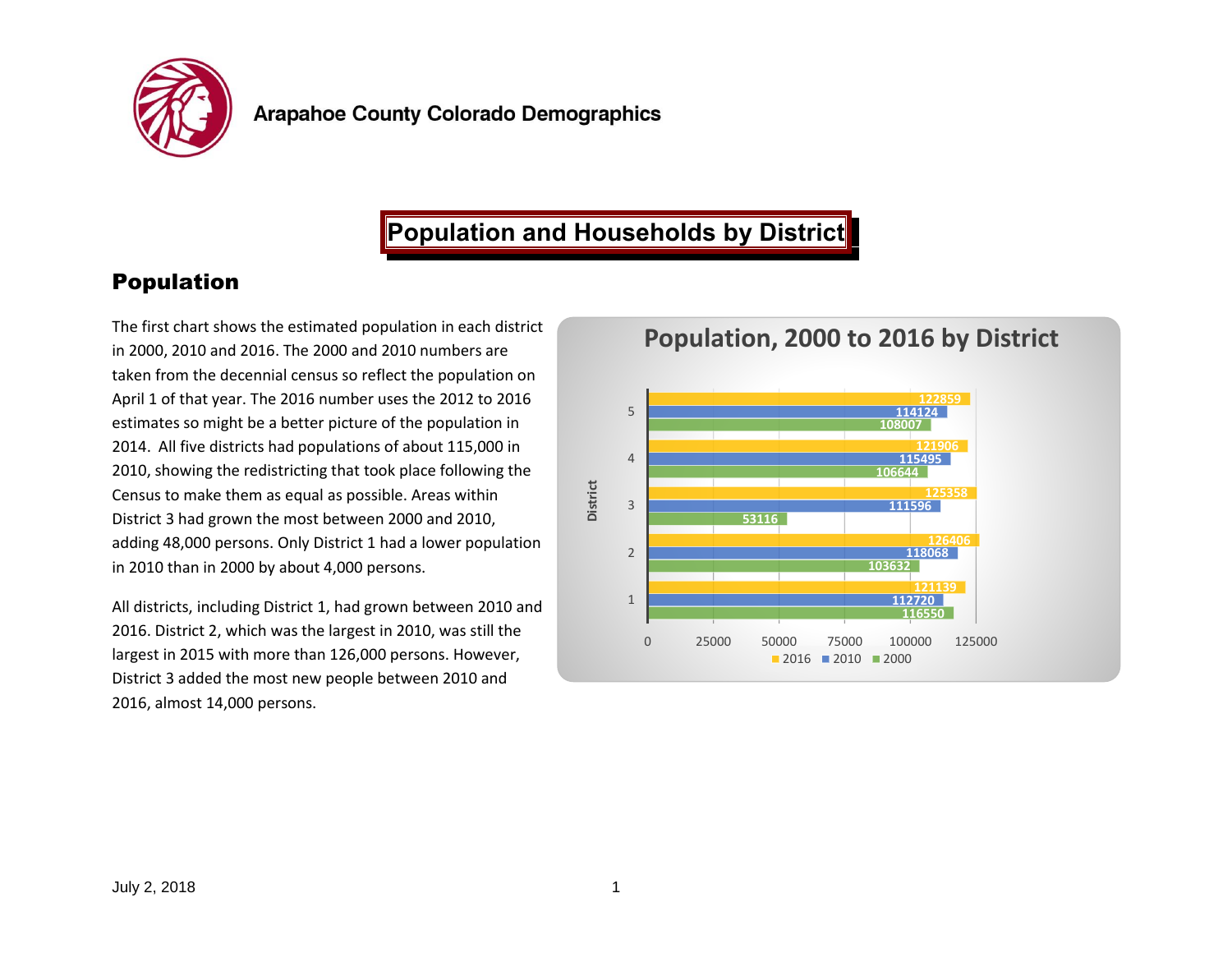

### **Arapahoe County Colorado Demographics**



Another key population characteristic is the median age, the age where half the population is younger and half is older. The median age for the County for 2016 was 36.4 years, up from 34.5 in 2000. District 5 had the youngest population in both 2000 and 2016 with median ages of 30.5 and 31.7 years respectively. This made District 5 nearly as young as the youngest state, Utah, which had a 2015 median age of 30.1.

District 1 had the oldest population in both years with median ages of 38.7 years in 2000 and 40.9 years in 2016. The 2016 estimate would make District 1 older than all but five states (Florida, West Virginia, New Hampshire, Vermont, and Maine). Knowing these age differences among Districts may suggest some differences in service needs such as recreation and mobility.

#### Households and Families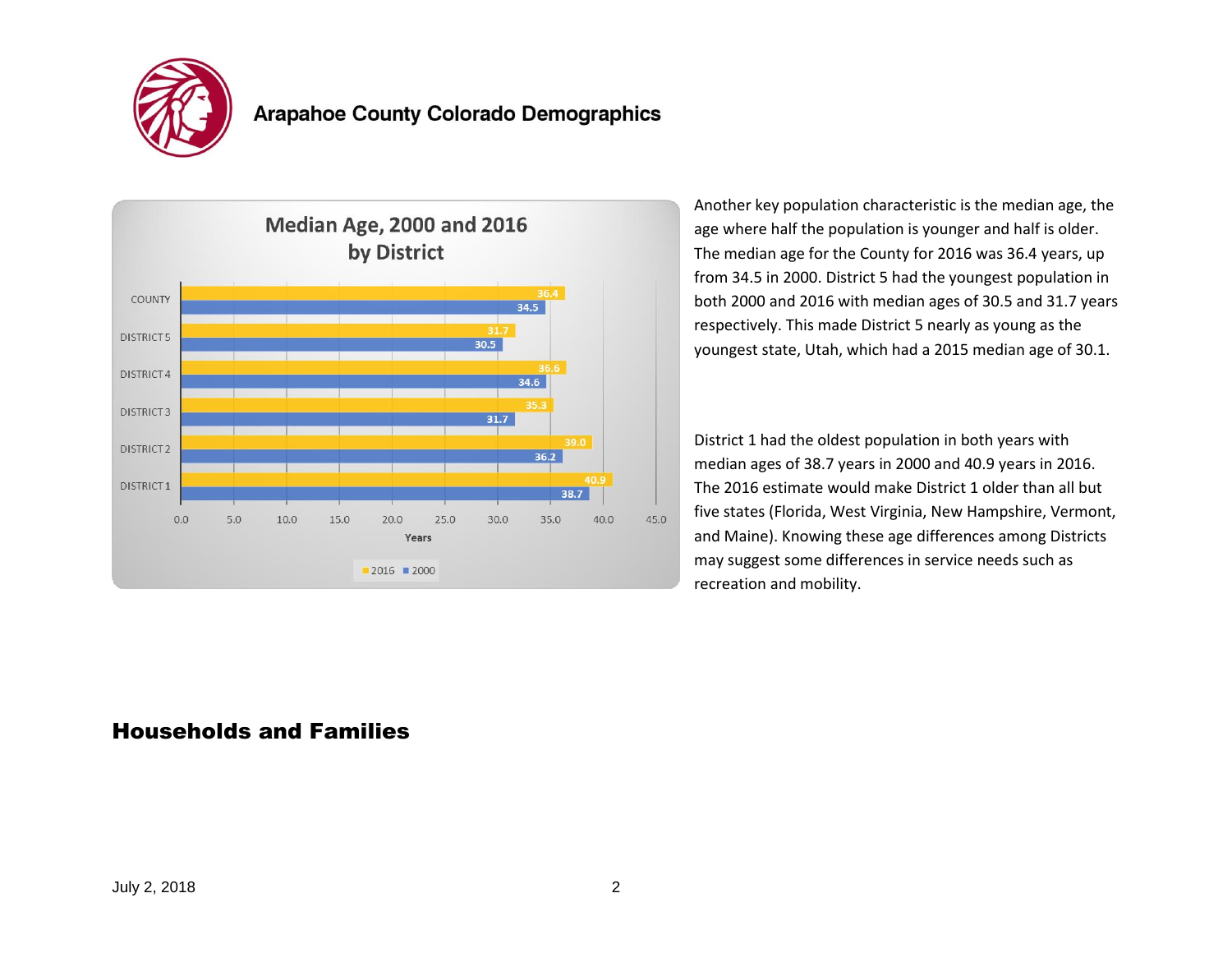

# **Arapahoe County Colorado Demographics**

While the populations are nearly the same among the five districts, the number of households in 2015 varies from 41,900 in District 3 to 50,600 in District 1. This anomaly is caused by the differences in household size among the districts. The average household size in District 3 is the highest at 2.99, while District 4 has the lowest at 2.46 persons per household. The average size has gone up in every District since 2010.